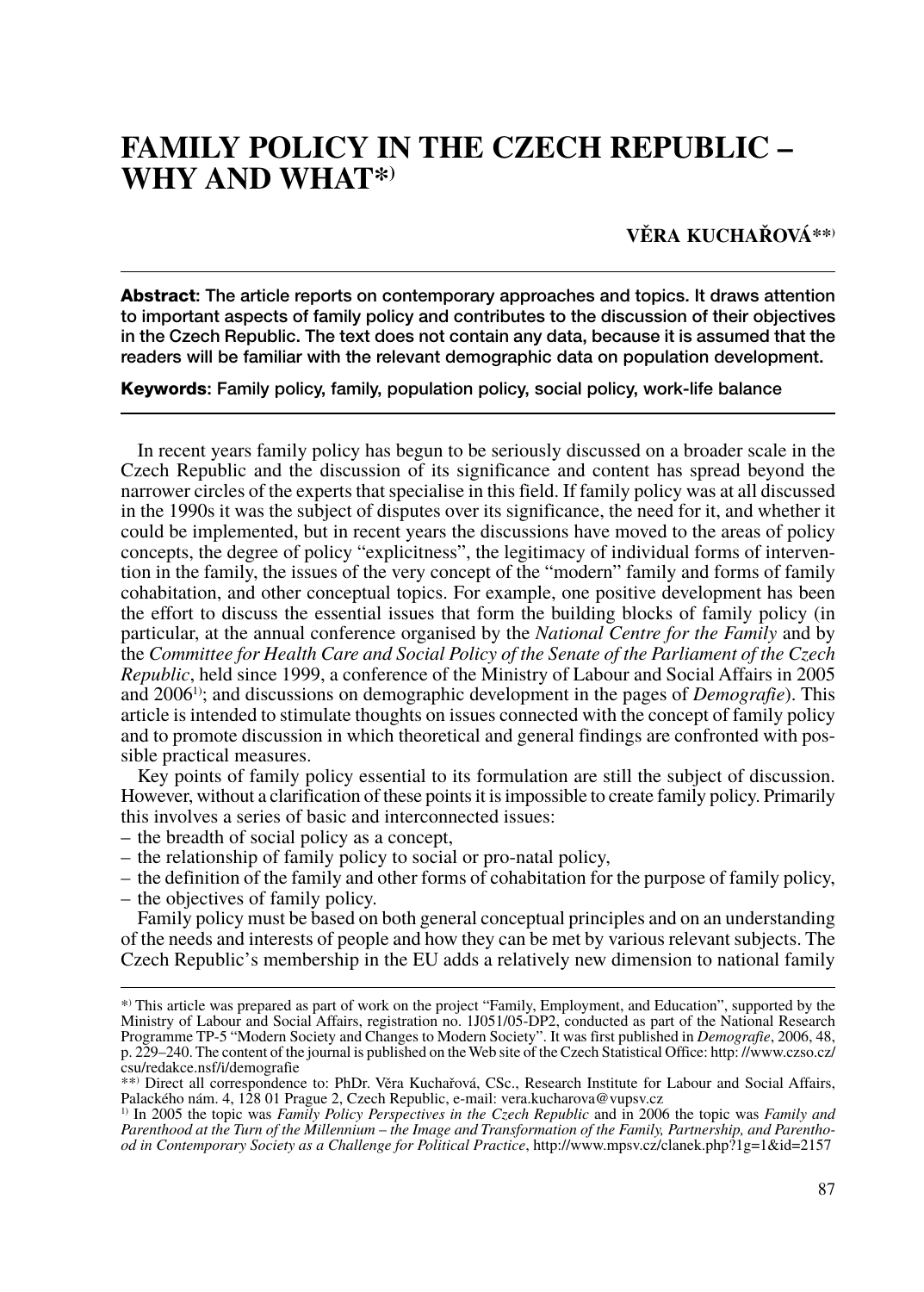policy, even though family policy as such remains exclusively the domain of each individual state. Therefore, other important components for the formulation of family policy are:

- the legitimacy of family policy, that is, public demands and attitudes,
- the role and participation of individual subjects,
- the context of state family policy determined by membership in the EU (the principles and initiatives derived from EU legislation and documents).

### **The breadth of the concept of social policy and its relationship to pro-natal and social policy**

The consensus today with regard to the concept of family policy seems to be that it should be based on the broadest possible approach. Sociological and demographic studies in the Czech Republic and experiences from outside the country indicate that family behaviour is the outcome of the synergic effect of a complex of factors, and the way these factors complement and condition each other complicate efforts to distinguish between the main and the less important among these factors (see, e.g., *Rabušic*, 2001; *Aassve – Mazzuco – Mencarini*, 2005: 296). The crosscutting, society-wide character of family policy is declared in the **National Concept of Family Policy** elaborated in 2005 at the Ministry of Labour and Social Affairs (*N·rodnÌ,* 2005: 9) and by a number of Czech experts (*Tomeö*, 2002; *Sirov·tka*, 2005; *Munková*, 2002; *Kuchařová – Tuček*, 1999). A basic argument for a broad concept is the fact that changes to the family are occurring within the overall context of modernisation and individualisation processes (cf., e.g., *Možný*, 2002: 200an.; *Sirovátka*, 2005: 20–21).

Different countries, even if they exhibit similar demographic development, need not have identical uses for family policy. Not just the decline in fertility, despite its almost universal applicability, took various courses, but also individual countries have different experiences with specific phenomena, such as divorce, the incidence of unmarried cohabitation, life expectancy, youth pregnancy, etc. Yet, the family policy of each individual country responds not just to the specifics of demographic development but also to cultural tradition, the degree of secularisation in society, or the course of modernisation processes. For example, even societies that share a similar religious orientation but have different historical experiences do not behave in the same way (cf. e.g. *Saxonberg – Sirovátka*, 2005). *L. Hantrais* (2005) cites France and Ireland as an example of how high fertility can emerge in countries with different family policies because their socio-cultural conditions differ. This is confirmed by the otherwise specific example of Sweden (*Hoem*, 2005)<sup>2)</sup>.

In the history of family policy in different countries we can find approaches that range from a concept of family policy that can be practically identified with a pro-natal policy, to approaches that do not promote pro-natal policy but regard family policy as desirable and legitimate. They then either apply its explicit forms, which are based on a formal definition of their goals and principles and in which the pro-natal aspect is often obvious, or more often its implicit forms are applied, in which, on the contrary, the elements of social policy are more pronounced, but they include a more complex set of instruments that more or less directly support family or parenthood (cf., e.g., *Matějková – Paloncyová*, 2004: 9). Among European countries, the need for explicit family policy is especially recognised by Germany, France, and the Netherlands, but the differences between the instruments they use are by no means minor. Slovakia and Poland have both re-conceived their family policy. From the perspective of population characteristics it is not just states with explicit family policy that exhibit positive indicators but also countries that have no concept of family policy but support the interests of children and equal opportunities (e.g. Scandinavian countries), and countries that pro-

<sup>2)</sup> The complete version of Jan M. Hoemís article *Why Does Sweden Have Such High Fertility* in Czech translation was published in *Demografie*, 2006, 48, p. 241-250.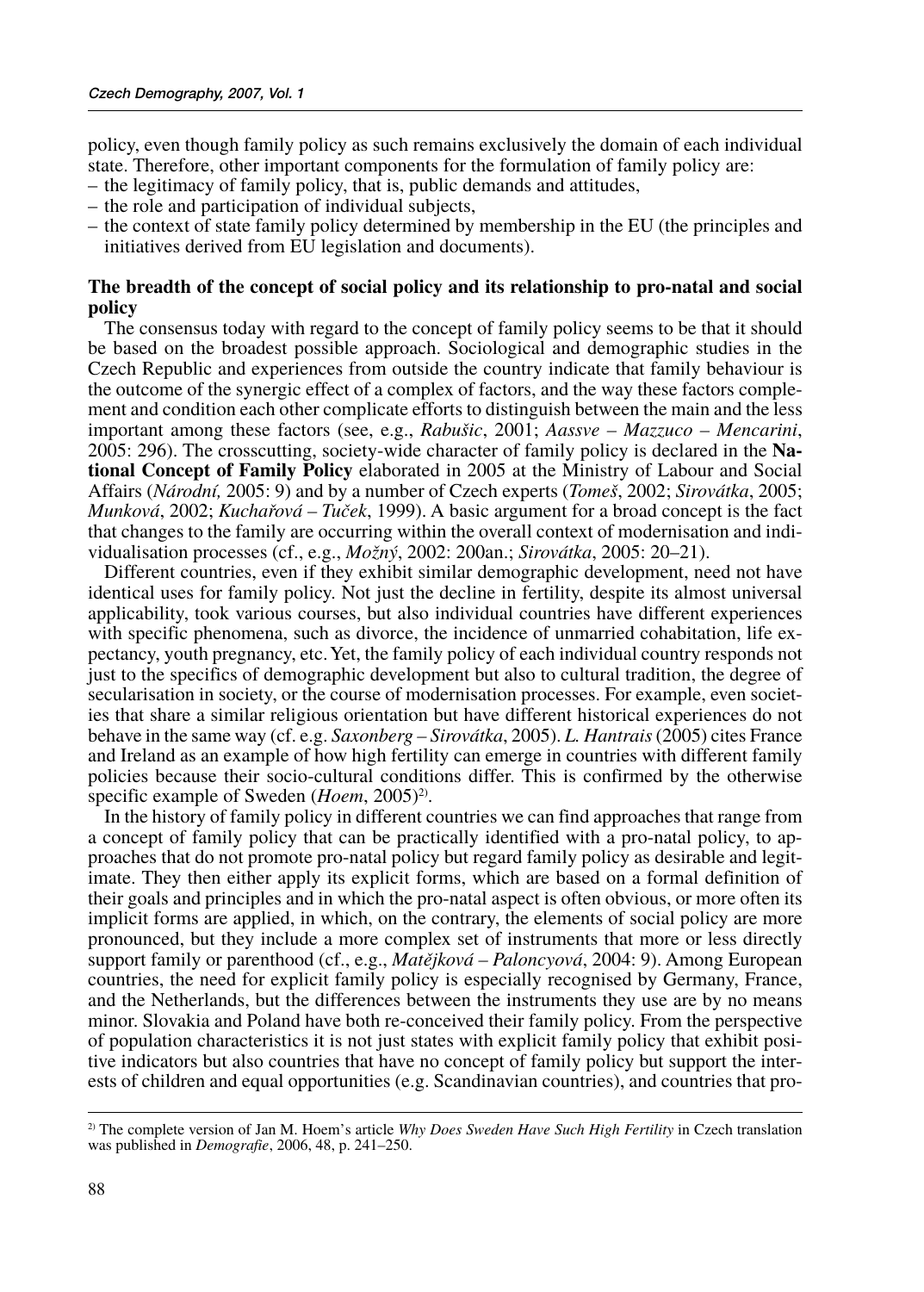mote liberal approaches in the majority of relevant areas and policies (e.g. the UK, the US). In the Czech Republic, since the start of the 1990s various different approaches have been emerged back to back – from the liberal approach, favouring implicit family policy, to the conservative and universalistic approaches (both asserting an explicit concept). The **Family Policy Concept** (2005) was the first explicit family policy, but implicit family policy has a long tradition in the Czech Republic, even though in different periods the forms and effects of the policy have been accompanied by various different problems (cf., e.g., *Tomeš*, 2002; *Nešporová*, 2006).

Different systems of family policy are connected with different welfare state systems. *O. Poláková* (2003; *Krebs et al.*, 2002: 272), for example, has distinguished three types: liberal (the state has a small role and non-state subjects play a large role), social market (primary significance is given to families themselves, the state plays a strong role, and there is space for the non-state sector), and universalistic (the state plays the dominant role, minimum or no participation of non-state subjects). The last type is typical for totalitarian regimes, and it can only be fully realised in that form of regime. As *I. Možný* has demonstrated in his work, the version of this type of family policy that was applied in state socialist Czechoslovakia did not in reality lead to the fulfilment of its declared goals, but rather the reverse. The attempt of socialist ideology to replace family ties with collectivist ties actually reinforced the family. This course does not apply in all cases; ties within the family and between generations were strengthened, a high marriage rate was maintained, and the average number of children remained high, but, for example, the divorce rate increased, which was a consequence of the fact that family policy was primarily pro-natal. Here the more general question arises: how far does intervention from the state or the assertion of some "socially recognised" norms through various (state, non-state) subjects succeed in achieving its objectives? The advanced social state, which was intended to ensure the fulfilment of the basic functions of the family by substitute means, contributed to the simultaneous instability of the family and the diversification of forms of family cohabitation. In this regard it is useful to assess its effects in the support of the family in various socio-cultural environments.

*Esping-Andersen* created the "classic" classification of three basic types of social state in 2002, and it was family policy that he put at the centre of the discussion of the welfare state<sup>3)</sup>. In relation to family policy he also mentions the increase in general education and access to health care, the reduction of income differences, and the elimination of social exclusion. When he describes the "new" family policy, he underscores the need to take the following phenomena into account: new family forms, such as single-parent families and two-income families; growing employment of women, including mothers with small children, and the importance of working incomes of mothers for the material security of children; the significance of the quality of childhood for personal development; the significance of eliminating or preventing poverty and the social exclusion of children; and the significant of the concept of work-life balance and equal opportunities for men and women. According to Esping-Andersen, effective family policy must be based on an interest in children, it must accommodate the needs of women ("women friendly"), and it must be conceived as a social investment. Alongside his typology of social states he also distinguishes three types of family policies:

– The northern type of family policy, corresponding to the social-democratic type of social state, is based on the strong role of the state, equal opportunities, good living conditions for children, high employment of women, work-life balance, minimising the role of the market and to a certain degree of families themselves;

 $3$ ) T. Sirovátka also draws attention, for example, to the increase in the significance of family policy and specifically the rise in family allowances in Germany during the period when the welfare state on the whole came into crisis, which resulted in changes such as the reduction of benefits for seniors and the unemployed (Sirovátka, 2000: 49).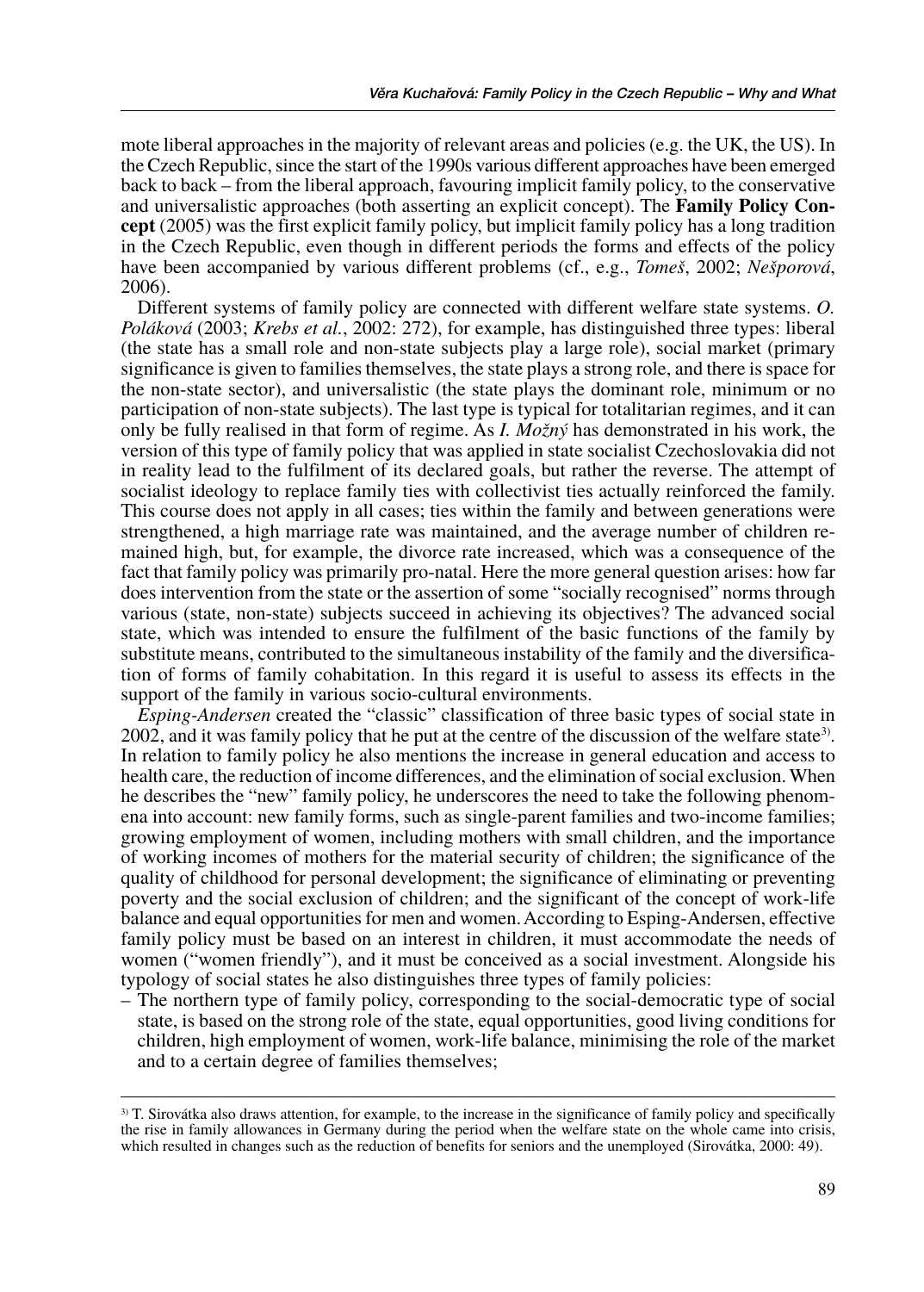- The continental type of family policy, corresponding to the conservative social state, emphasises the role of the traditional family, minimises the participation of women in the labour market, and provides less direct support for children;
- The Anglo-American ("liberal") type of family policy, stresses market solutions and responses to the higher rate of employment of women and focuses on the tension between the family and employment and other aspects of the child-woman-family relationship<sup>4)</sup>.

The degree to which these ideal types are applied in reality is expressed in the degree to which the focus is placed on pro-natal or "pro-family" family policy. One of many analyses of the relationships between family policy and fertility trends compares the situation in Sweden and Germany, that is, essentially the pro-natal effect of the first two types of family policy cited above (and also, although marginally, the two of them as opposed to the third). It points to the advantages of the first type (*Hoem*, 2005), which essentially involves – though the author does not exactly put it this way – the focus of the family policy measures on the basic ìfamily unitî, i.e. the mother-child, or the parent-child, as, for example, *I. Moûn˝* describes it (2002: 205). The focus implied in Hoemís text is on the individual-parent and the child, unlike the German focus on the traditional family.

*B. Matějková* and *J. Paloncyová* (2004: 11) presented an up-to-date summary of approaches to family policy and in it enhanced Esping-Andersen's typology with the addition of a postsocialist type. They, too, took into account the concept of equal opportunities of men and women. The authors were also unable to avoid the difficulties involved in assigning particular characteristics to selected states. From their overview and from another detailed study (*Matěj* $kov\hat{a}$  – Paloncyová, 2003 and 2004)<sup>5</sup> it is evident, for example, that "national" family policies reflect the different interpretations of the ("traditional") family, and that regardless of whether the states implement implicit or explicit family policy, the approaches they apply do not usually form entirely consistent units. This is owing to the fact that family policy is attached to other spheres and policies and is dependent on the specific cultural-historical-social context $\epsilon^{(6)}$ .

Alongside family law, the core part of family policy is always the assistance of the state (society) in reducing (not just) the financial costs to families of having children. Family policy usually concentrates on the more easily calculated direct costs (essentially consumption costs) and less on indirect costs, often described as opportunity costs. Not only are indirect costs impossible to calculate in precise figures, but they also have strong subjective determinants and are difficult to grasp empirically. In addition, while both parents may contribute to direct costs, in the absolute majority of cases the indirect costs are worn by the woman. The concept of costs connected with children is nonetheless a useful (though not the only) instrument for understanding the changes in demographic behaviour and for conceiving family policy measures. *I. Možný* (2004: 18) has pointed out that the increase in the opportunity costs during early parenthood since 1989 have decreased the interest in marriage and parenthood.

Family policy necessarily reflects changes in the position of women. An analysis by the OECD in 2005 cited as sources of the decline in fertility the higher education levels of now several generations of women, their ambitions in the area of economic activity and financial independence, the relative decline in the value of parenthood, problems achieving a work-life balance, and the need to achieve a certain economic standing before starting a family. Another factor is the level of unemployment and changes in the employment structure, such as the decline in the proportion of agricultural work. Outside economic factors, significance is ascribed to the decline in the marriage rate and changes in social security systems. Even the

<sup>4)</sup> Cited from Kamerman, 2003.

<sup>5)</sup> These authors (though not just them) devote attention to an important topic which it is not within the scope of this paper to address – the funding of family policy measures, their sources, and the forms of use and redistribution.<br><sup>6)</sup> For example, even between the post-socialist states there are many differences in family and social pol

the similarities of background and their subsequent transformations.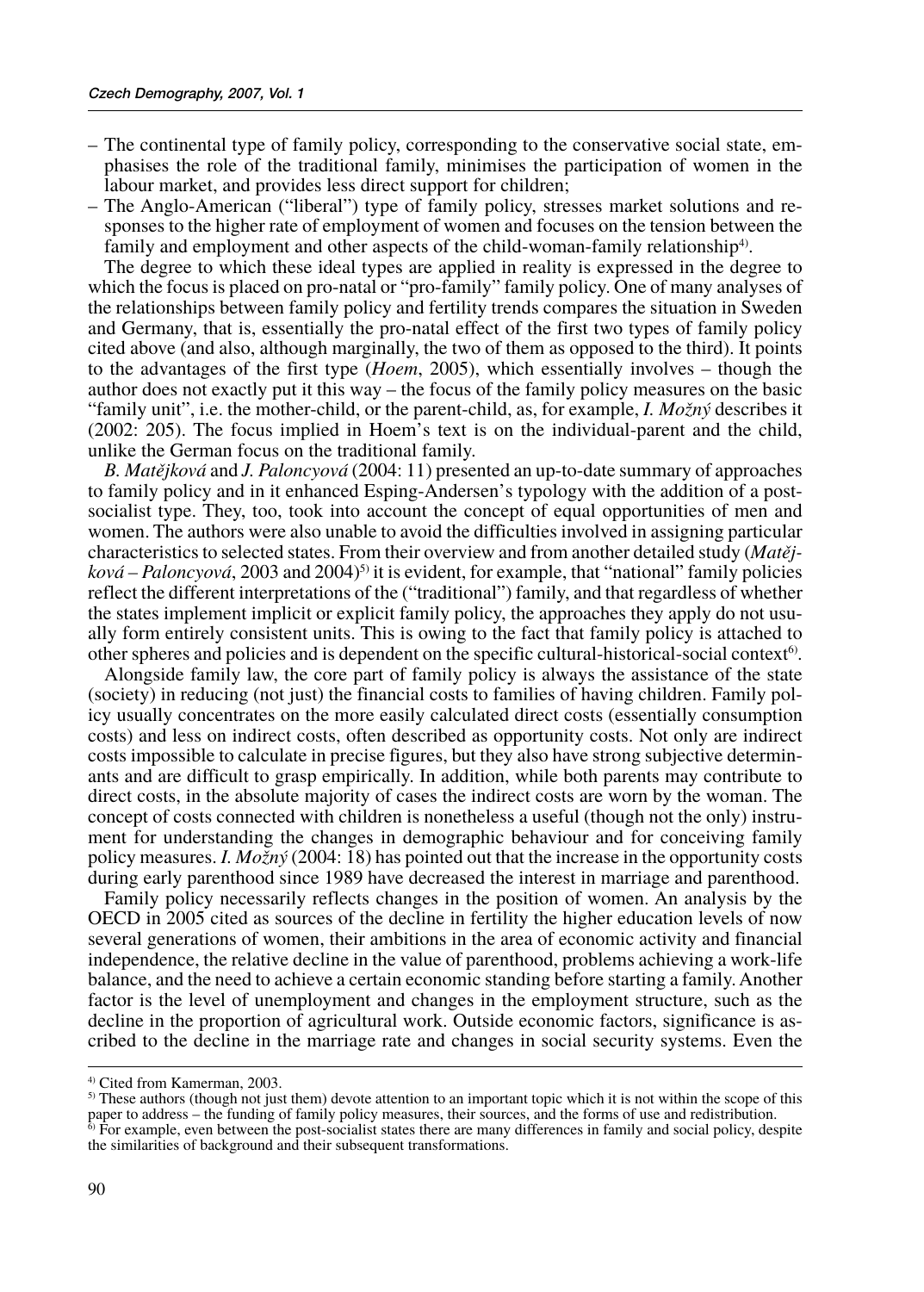often-mentioned changes in the value orientations of women and the growing awareness of the incompatibility of family and employment have been taken into account. *Liefbroer* and *Corijn* (1999) distinguish between "structurally" based incompatibility (the discrepancy between the real opportunities open to women and the inhibitions to using them) and "cultural" incompatibility (relating to the discrepancies between recognised values and the attitudes towards the role of women in society), which is an important observation for both theory and practice.

A study by the European Commission on **The Social Situation in the European Union** (2005) also includes among the factors affecting fertility in individual EU countries socioeconomic specifics, cultural specifics, and policies focusing on the family and fertility (p. 100). Here again the role of women's employment is emphasised: "In countries where women are employed, but where no corresponding support in public policy exists, and men do not participate in family responsibilities, fertility rates tend to fall. Conversely, wherever there are policies enabling women to combine employment and family and men take on a greater role in household responsibilities, couples who want children tend to fulfil their wishî. These comments on procreative behaviour point to the need for state intervention, not just in the form of benefits and services, but also by means of creating the conditions for harmonising family and work (and for changes in the behaviour of men and even women).

A primary reason for applying a broad understanding of family policy is the parallel effect of the socio-economic and the culturally normative context on family behaviour and on the formation of the living conditions of families. Family policy should be based on the role of the overall economic conditions of family life and should be done so not just in the interest of eliminating poverty (which in the Czech Republic is relatively low). At the same time it is essential to cultivate a pro-family climate in society (*Zeman*, 2000: 55; *Hoem*, 2005: 568), without which no state measures can have any sufficient and long-term effect.

An important task is finding a way of incorporating within family policy those aspects important for developing a pro-family climate which lie within the spectrum of roles and responsibilities of the main actors in family policy but which form an essential part of this climate – this means the overall socio-economic context in which families, children, seniors, and young people at the start of their professional careers and (potentially) parenthood live. It is necessary to address the relationship between the public and private spheres of life. The most striking case is the role of the community, but also for instance the role of employers, whose approaches today rarely tend to be "family friendly". The fact that family policy is conceived at the level of government, which bears the responsibility for fulfilling the general and specific objectives, and yet these objectives can only be fulfilled with the participation of other subjects, who follow the policy through, means that the very relevance of family policy can be called into question.

A broad understanding of family policy creates a specific relationship between family and social policy, which is not a relationship of system to sub-system, even though they have areas in common. That is why many experts and politicians still view their relationship in this way or focus attention mainly on those areas that overlap (e.g. *Poláková*, 2003; *Munková*, 2002; partly also *Sirovátka*, 2005; *Neyer*, 2003). On the one hand, the family needs much broader support than what is provided by financial transfers and social services (see above). On the other hand, within social policy it is necessary to coordinate measures aimed at benefiting families with measures that primarily target, for example, senior citizens or the disabled. In this context *I. Tomeö* (2001: 6) observed a specific feature of social policy, and it is not the family that he includes under social policy, but "social events connected with the family, maternity, and raising children". Yet, as *T. Sirovátka* demonstrated in a similar context, the contemporary family is becoming a "more urgent" target of social policy than before, given the significant changes it has undergone and given the effects of the presence of children in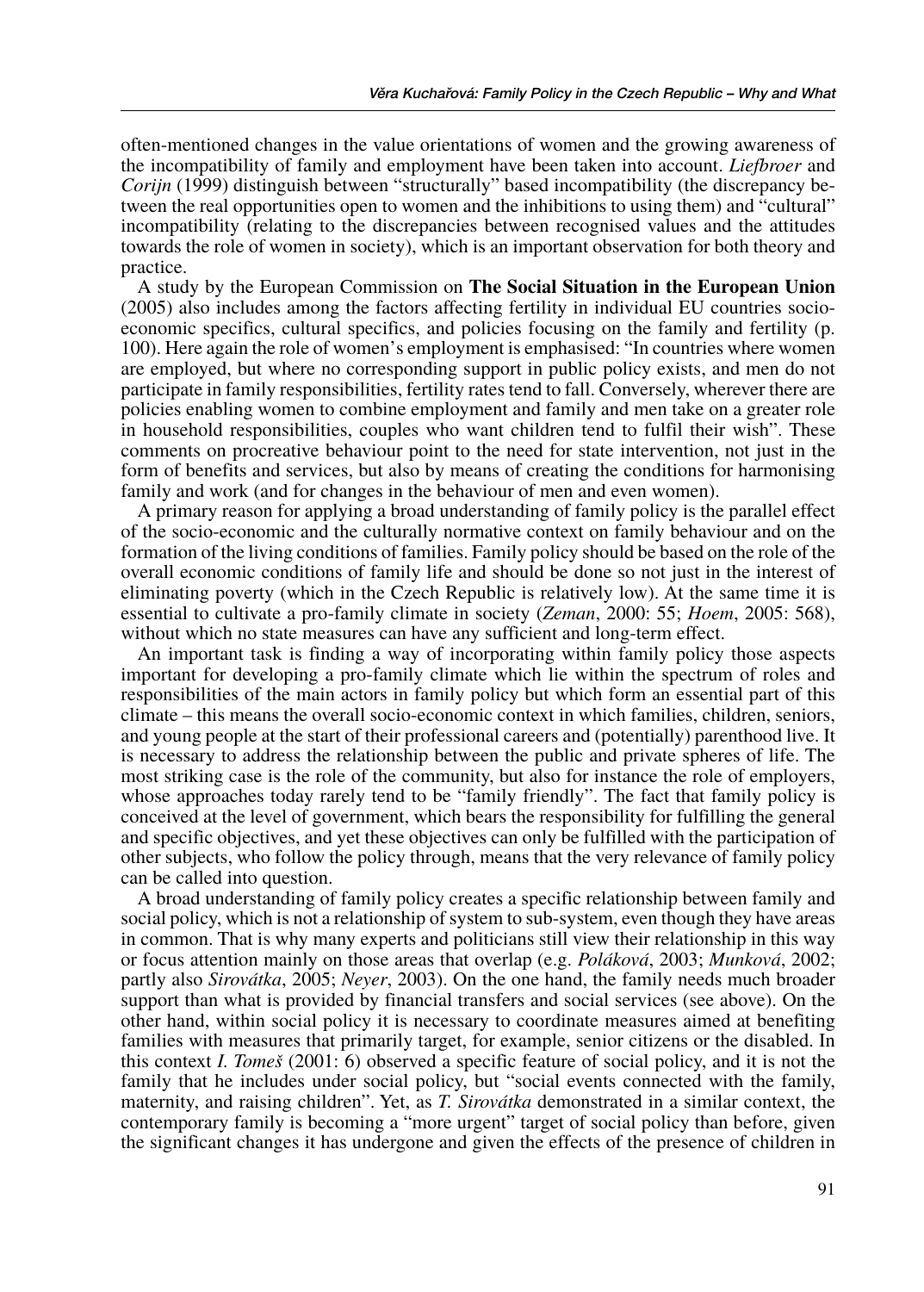the household on family income levels and the employment of parents. However, the need for external assistance to families with elderly members is still underestimated, even though the elderly, especially in an era that supports active old age, should not be just the target of narrowly defined social-policy measures. Family policy must today reflect the extension of life expectancy and increased migration. A prominent expert on family policy theory, *M. Wingen,* has noted that family policy must form a separate system, distinct from the social policy of the state, a system that will formulate mutually complementary financial and non-financial, state and private, legislative and local measures. This system must be targeted at all families and cut across society as a whole (*Zeman*, 1999). The objectives of family policy derive from the understanding of its relationship to pro-natal policy. The majority of European countries today reject any explicit pro-natal policy regardless of their demographic development (*DíAddio* ñ *DíErcole*, 2005: 49). Conversely, its integration with social policy is consistently (and naturally) strong.

The family policy concept drawn up by the Ministry of Labour and Social Affairs in 2005 is based on a broad and complex understanding of family policy, which is evident in the document's Preamble and Implementation Principles (*Koncepce*, 2005: 8–9). The authors realised that the first version of the concept could not be perfect and complete and instead interpreted it as the foundation for further work on the policy concept and programme. For this reason also they tried to situate the specific measures they proposed within the context of "current" possibilitiesî, and as a result the so-called implementation section (p. 9), describing the objectives and tasks for the most immediate period, does not replicate the breadth of the concept proclaimed in the introduction. One reason for this is that the Ministry of Labour and Social Affairs and the government, through which the family policy is implemented, have strictly defined responsibilities and authorities, but a broad understanding of family policy requires the involvement of a wide range of subjects.

#### **Defining the family and new "family" forms**

Although as the target of family policy the family needs to be defined as precisely as possible, it is almost impossible to find a suitable definition in the otherwise very rich literature on this topic. The family is not precisely defined even in the Czech Act on Families, the first part of which is devoted to marriage and states, in  $\S$  1, par. 2: "The main function of marriage is to start a family and raise children". In 1990 *I. Možný* has also described the family in relative detail: "...it is assumed that the characteristic, natural, and predominant form of family in the society of our culture is a monogamous couple family, thus a household made up of a male and a female as partners and their children<sup>"</sup> ( $Mo\check{z}n\check{y}$ , 1990: 18). It is not clear whether he has in mind just marital couples or not, but he goes on to draw attention to the transitory nature of this family form. Later he writes that "the core of the human family is the relationship between the mother and child, not the relationship of the couple; the relationship between the mother and the father in the system of the human family is instrumental in character: the basic couple provides protection<sup>*n*</sup> (*Možný*, 2002: 205<sup>7</sup>). It is necessary to stress the final part of this quotation. The protective role toward this "family core" that it mentions must be ensured in the interest of the child and the mother if the family breaks up or never originates, and must be done so by means of family policy and the involvement of another subject. If there is no mother, and it is the father (or foster parent) that is in the family core, the principle remains the same. What is important here is support for intergenerational solidarity and relationships, which in family policy is a topic that figures somewhat marginally.

Given the difficulty of defining the family, only some (and mostly earlier) efforts concentrate on the definition of the "uncomplicated" nuclear family, which for the ("modern") concept of

 $7$ ) An indirect confirmation is that we have no problem with the term "single-parent family".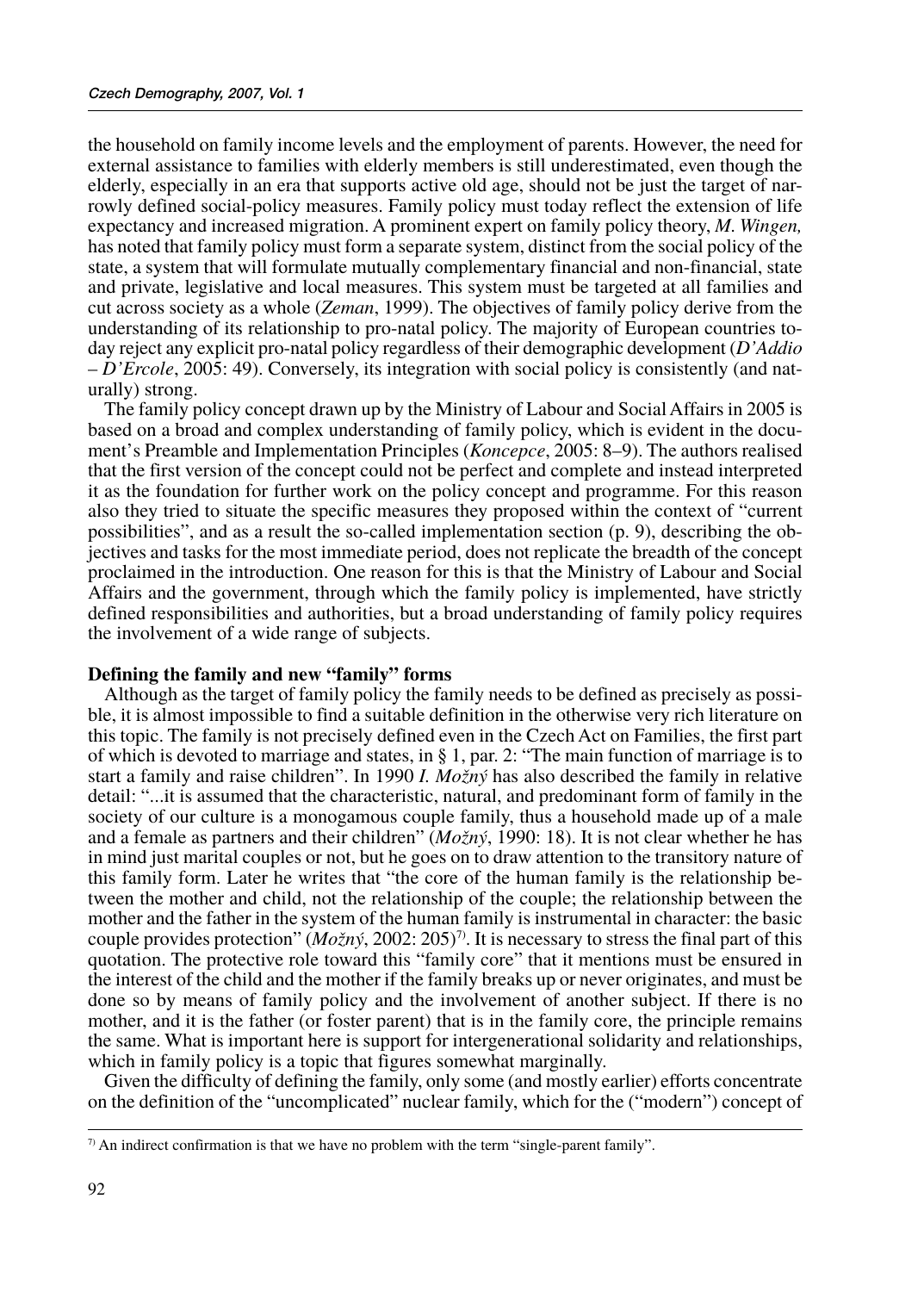family policy is a necessary but too narrow perspective. It even has the drawbacks recalled by *F. de Singly* (1999: 11), in that the effort "to define the family in terms of its form or structure ... involves the risk of detracting attention from the relationships that from a theoretical perspective are however the most important". From the perspective of family policy the basic object of interest are the relationships and functions of families and their "performance" (according to the latest and at least the best-sounding term). Authors dealing theoretically with the family and empirical research on the family do not attempt to define it and increasingly tend to analyse more the changes in family and demographic behaviour rather than the family as such.

Generally, the family is today understood as an institution that is formed by parents (a parent) and children, and preferably they are the parents' (the single-parent's) own children. The transformation of the family in recent decades complicates this definition. The instability of the family and the practical approaches for addressing the effects of the break-up of the family, when, for example, the needs of an orphaned child or children of divorced parents are catered to by – alongside the "remaining" parent (or in the case of deceased parents, instead of them) – other relatives or other persons of no relation, means that the family corresponding to the above-mentioned definition, i.e. the monogamous couple, two-generational family, is often referred to as the "traditional" family. Various people in practice can fulfil the function of providing for a dependent child<sup>8)</sup>; the structure of the family changes, families are unstable, and all this cannot be overlooked and on the contrary must be taken into account in family policy (cf., e.g., *Moûn˝*, 2002: 18 ff.).

For the purpose of family policy, or at least for some family policy measures, it is useful to define the household as their target (*Tomeö,* 2002: 61). This is an easily definable unit that can be statistically described (and statistically defined). Nevertheless, there are often situations in which it is desirable to use family policy or social policy where the household (family) members do not live in the same household but rather alone or separately from their families (single-parent families, foster families, family members in institutional care). Given the very clear and (at least today) irreversible trend of the decline of the "traditional" family and the increasing predominance of alternative family arrangements, it is necessary to conceive family policy for a wider circle of family living arrangements (parents-children, grandparentsgrandchildren, etc.) and non-family living arrangements of children living with other people caring for them (foster parents, step-parents). The 28th session of the Conference of European Ministers of the Family recommends that "the activities of the state focusing on protecting the family not be restricted to the traditional familyî (*28th session*, 2006: 4). In its closing declaration it proposes that governments respond to socio-demographic changes by adopting legislation that takes into account the various difference forms of the family (ibid., p. 9).

The **National Report on the Family** elaborated under the Ministry of Labour and Social Affairs in 2004 abandons defining the family. It criticises attempts at a broad concept and as an adequate basis proposes first defining the individual, socially relevant functions of the family (*Národní*, 2004: 9). According to the authors of the introduction to the report, "in a narrower concept, the natural nuclear family, which is by far the predominant type of living arrangement in the Czech Republic, can be regarded as an institutionally structured social community that is based on a family and a marital relationship as the two basic lines of relationship... The state should however in its family policy concept make a decision about what form of arrangement it considers the most appropriate. In this regard it is necessary to realise that in the light of the stability of the partnership union a family based on marriage best fulfils all socialisation, economic, and regenerative functions" (*Národní*, 2004: 10). Unlike

<sup>8)</sup> There is no need for institutional facilities to immediately come to mind, as there are numerous more provisional forms, such as care provided by grandmothers, stepfathers, foster parents, adopted parents, etc.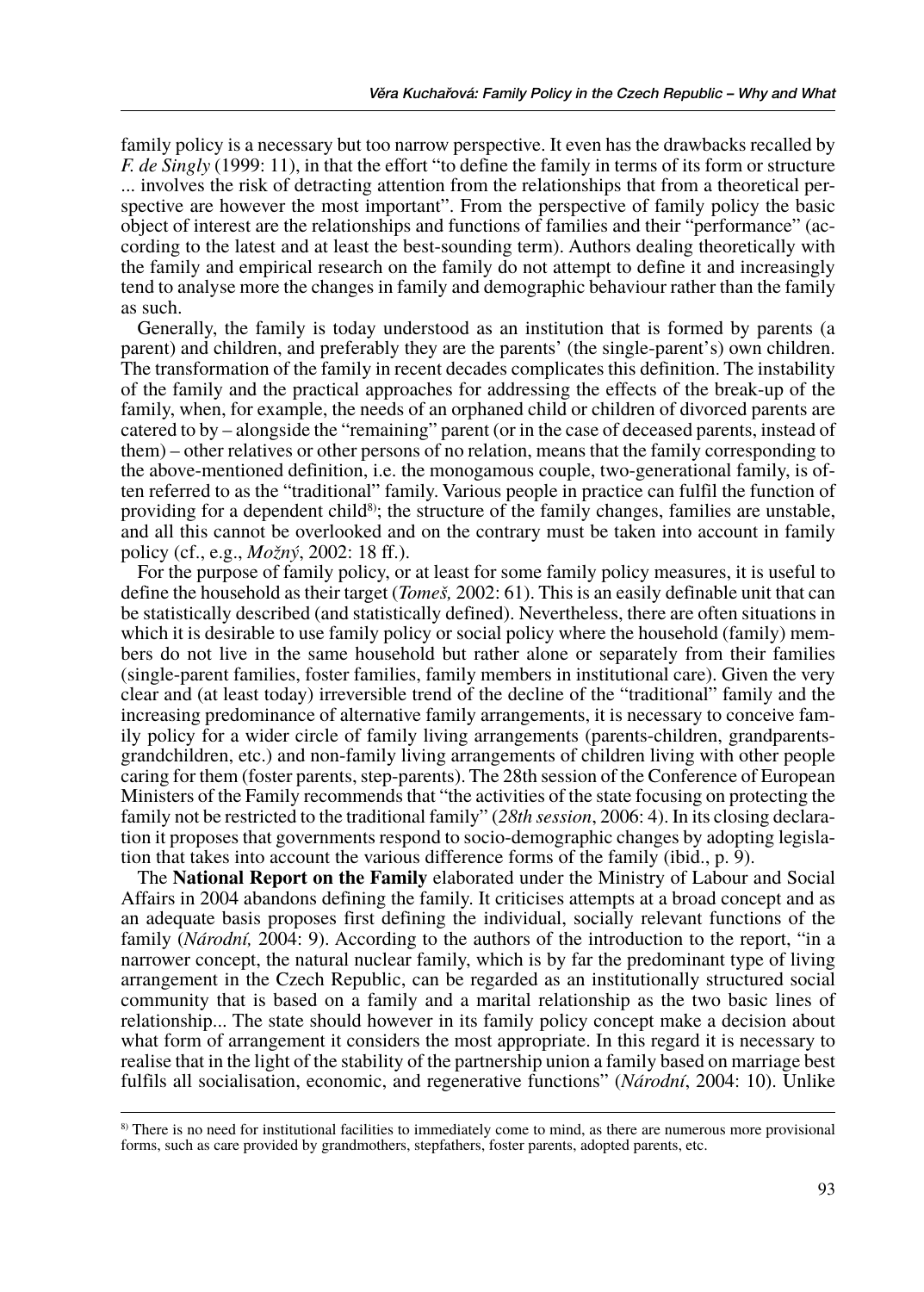the other documents cited above, this text clearly proposes orienting family policy primarily around married couples with children<sup>9)</sup>. The family policy concept of the Ministry of Labour and Social Affairs developed in 2005 did not adopt this interpretation, but it in no way questions the precedence of a marriage-based family.

#### **Goals, objectives, and effects of family policy**

The basic goals of family policy derive from how explicit it is and how broad its conception is. The traditionally "narrow" goals are support for natality, income redistribution to benefit families with children, and the elimination or reduction of the poverty risk (as a result of the presence of children in the family or the inadequacy of employment incomes, these involve both support for social incomes and support for the employment of parents). Family policy saw a gradual increase in the emphasis on the well being and life chances of children and on the more balanced positions of both spouses or partners in a union (e.g. *Hantrais*, 2005, *Sirovátka*, 2000), on work-life balance (*Sirovátka*, 2005; *Kocourková*, 2002<sup>10</sup>), on preventing social exclusion, on the security of family members in various stages of life, and on developing human resources (*Kocourková*, 2002; *Zeman*, 2000). Briefly put, the family policy agenda has been expanding in the modern, globalised world, and the creators of family policies have no other option than to respond to this in the breadth of their concepts.

The effectiveness of family policy and the usual instruments of family policy can be assessed in an international comparison, but this naturally also suffers from certain drawbacks of a methodological and practical nature. The limitations of comparison result from the fact that they are incapable of capturing data on every contextual effect that differs between individual countries. The results of such comparisons are consequently not straightforward. According to a study by the OECD (*D'Addio - D'Ercole*: 59), the least reservations are found in the results of analyses from various countries on the positive effect of day care for small children as long as a series of basic conditions are fully met  $-$  that it is affordable and geographically accessible, that it is organised according to the needs of (working) parents, and that it provides services of adequate quality. Less consistent are the results of studies of the effects of financial subsidies and relief. Similarly inconsistent results are notes also by *J. Paloncyová* in the case of the relationship between child allowances and fertility in European countries (*Matějková – Paloncyová*, 2004: 34). In this comparison (for the year 2001) the Czech Republic is the country with the lowest fertility, despite ranking at almost the middle of the scale in terms of the amount of the allowance it provides as what percentage of the total average income it constitutes $11$ .

At any rate, a comparison of studies of family policy instruments confirmed that they contribute to increasing fertility, albeit with varying degrees of reliability. The direct relationship is usually evident in the case of financial transfers to families with children, in the case of benefits during parental leave, higher employment among women, and the higher percentage of women working part time. Conversely, fertility is reduced by higher unemployment, the amount of the opportunity costs to mothers, and the length of the parental leave.

The system of financial subsidies to families with children (and other families in low-income households), however generously conceived, need not have substantial effects if the relative value of the benefits (in relation to other incomes) is low and de-motivating. Although as a system family and social benefits in the Czech Republic are on the whole generous, their

<sup>9)</sup> In the cited study J. Hoem uses the example of Germany to point out the limited effectiveness of this kind of approach (Hoem, 2005: 569).

 $10$  Kocourková notes, for example, the transition from the concept of the "welfare state" to the so-called "care-giving society", in which care for children and the elderly is adequately valuated by society.

<sup>11)</sup> Critical comments relating to wage gaps, etc., would suggest themselves, but the conclusion about the weak correlation is losing validity.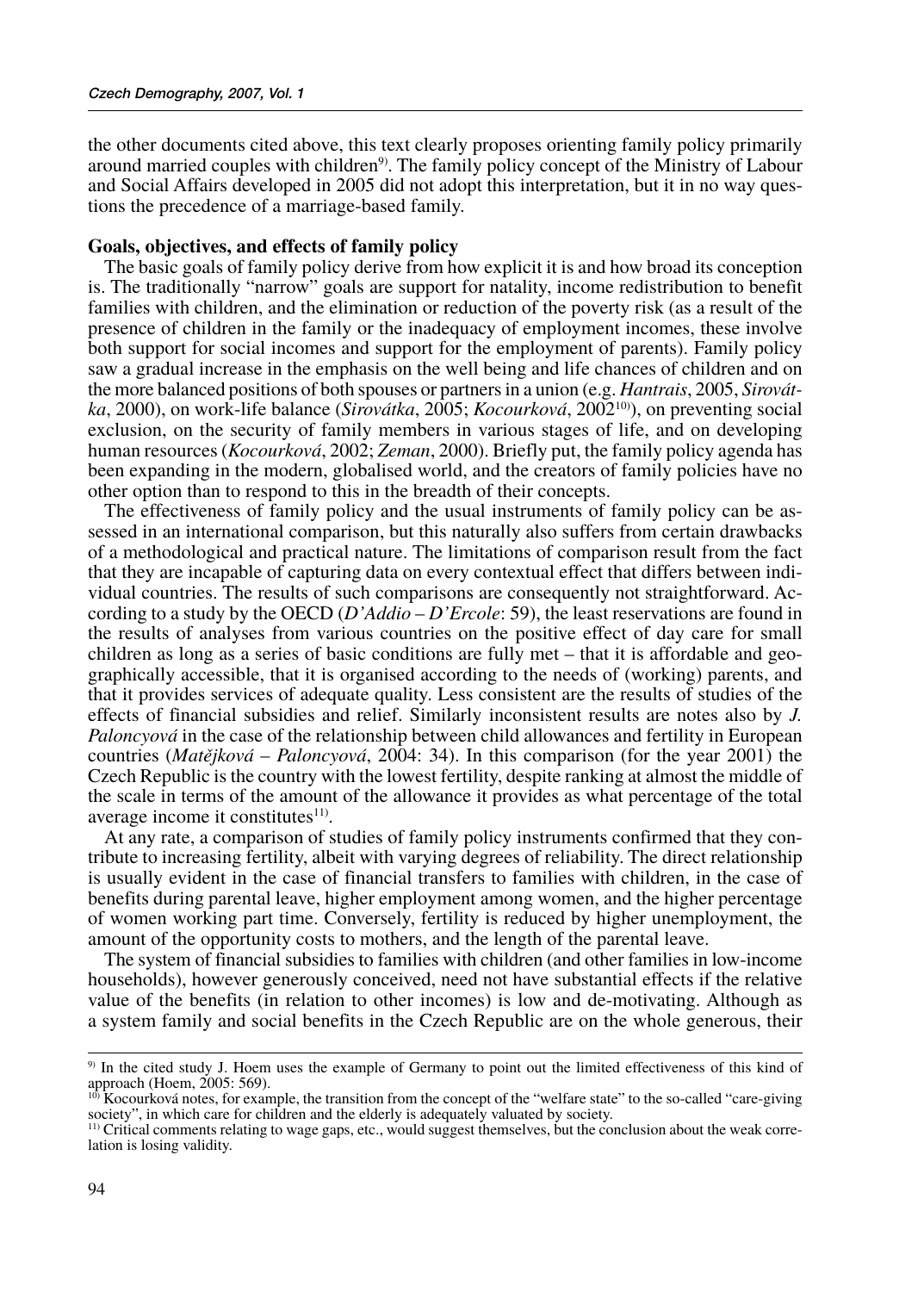impact in terms of benefiting children is small in comparison, for example, to the effect that benefits have on senior citizens. As *Trbola* and *Sirovátka* have shown, among children aged 15 and under the effectiveness of social transfers in reducing poverty is limited (around 59% compared to the average 79%), and the same applies in the case of families with four or more children, where the distribution of social benefits has the effect of decreasing the amount of poor by just 44% (*Trbola – Sirovátka*, 2006: 49).

Family policy in its narrow interpretation has no pro-natal goals, but it also focuses on the conditions and quality of parenthood. Yet, as *J. Kocourková* (2002) notes, "pro-natal measures are only one of a number of factors that can influence decisions about starting or the size of a family. The effect of these measures cannot be isolated or quantified. Their effect can only be evaluated in the context of the effect of other conditions". On the other hand, some measures are only effective in connection with some individuals or groups, while on others they can have a neutral or even the opposite effect (e.g. financial benefits and the length of parental leave appeal more to low-income groups). However, this evaluation is complicated by the fact that the positive effects only manifest themselves over a longer period of time  $(D'Addio -$ *DíErcole*: 59, 63).

#### The needs and interest of the public – the legitimacy of family policy

There is little doubt about the legitimacy of family policy among the Czech public. Empirical studies have repeatedly shown that, on the one hand, Czech families value their autonomy, and their awareness of the responsibility that lies with them for their family life is growing, but on the other hand, families demand from the state an assured standard of living and assign the state a function of protection and assistance, especially for families that have been ìweakenedî in any way, i.e. mainly those with health disabilities, single-parent families, the unemployed, and families with many children (data from the **Family 2001** survey).

Studies have also recorded a critical stance towards social policy targeting the family. One finding reached by *V. Haberlová* (*Komplexní*, 2002: 13–14) is the following: "Doubts and misgivings are evoked by the effort to focus family policy preferentially on population measures. By contrast, support is given to the need for targeted and diversified family policy. ...According to the findings of representative surveys conducted by STEM on social policy, roughly one-half of the public feels that the provision of social services is more important than the provision of material support. ...The public is divided into two groups over the choice between a state family policy that financially supports women with small children so that they can remain at home with their children as long as possible and a policy that concentrates on creating conditions enabling mothers to at least partially re-enter the labour market. The slightly more numerous group in all types of family and household is the group that prefers improving the conditions for women with small children to enable them to re-enter the labour market". The results of a series of surveys conducted in 2006 as part of a project called **Family, Employment, and Education** strongly concur with these findings. More educated people and women tend to support the variant of women's employment more, but other differences are not significant.

From an analysis of ISSP data, *Saxonberg* and *Sirovátka* (2005: 15 ff.) found that the demands of women in the Czech Republic and Poland during the transition period with regard to work-life balance would be met by a family policy that differs from both the state-socialist and the conservative policy (the combination of which to some degree characterises the situation today). They point out the discrepancy between the change in the value system and the unchanged and thus inadequate character of family policy in the two countries. However, studies have also discovered a discrepancy between declared values and real expectations: for example, they note the adoption of the two-income model of the family and the demand to satisfy the work expectations of women, and at the same time the strong orientation of women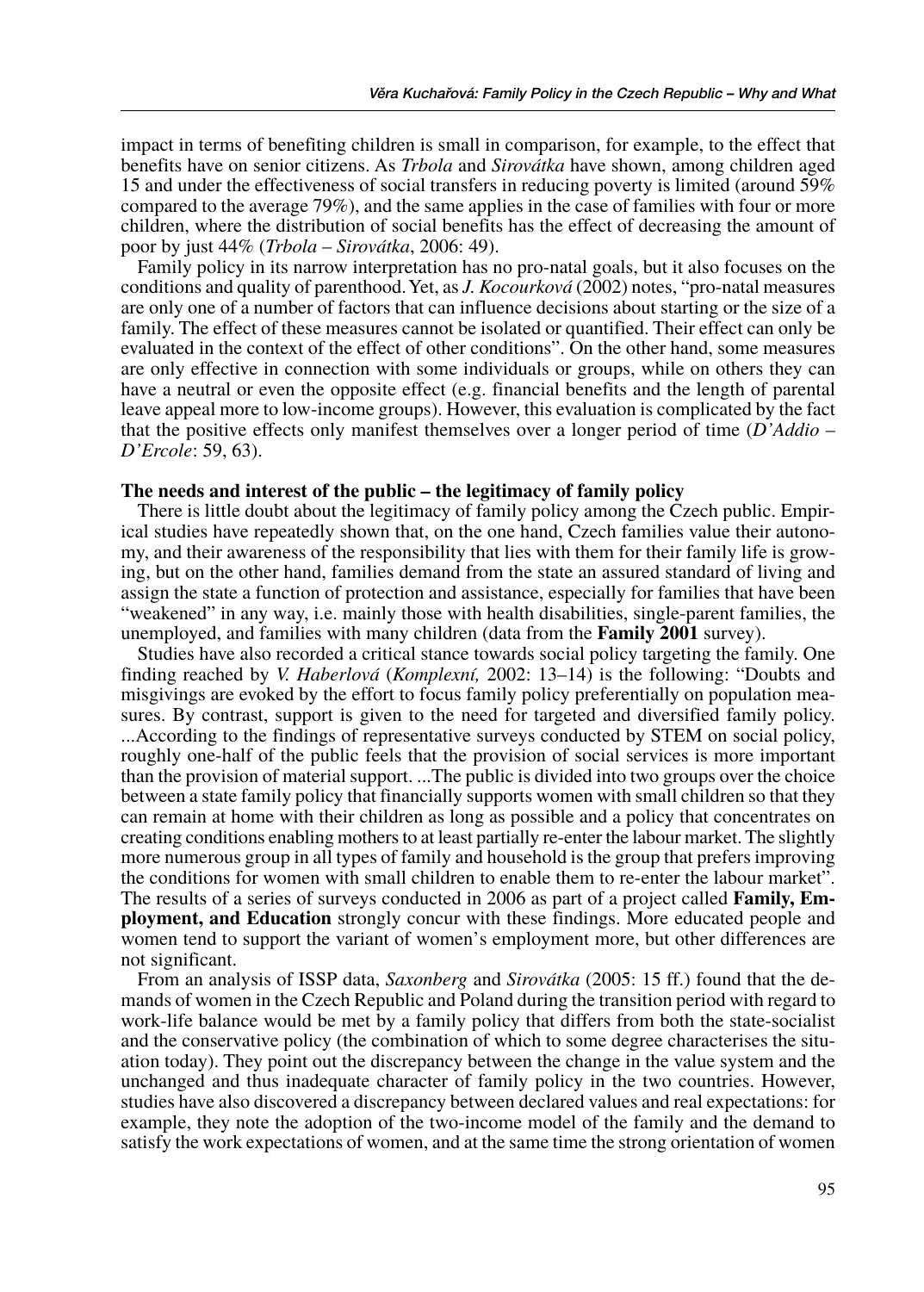toward the family and motherhood. It appears that the very limited development of instruments to support work-life balance in this country is a fundamental problem.

#### **The European context of state family policy**

The European Union does not establish a uniform family policy, as it does in the case of social policy. However, attempts have been made to draw up EU family policy (*Národní*, 2004: 214). In conformity with the essential mission of the EU there are generally applicable directives that relate mainly to the relationship between family life and employment and the relationship between the fulfilment of family and professional functions of individuals. The basic directives focus on themes such as parental leave, measures aimed at support improved job safety and health protection for working pregnant women and women shortly after childbirth or still nursing, certain aspects of organising working hours, e.g. part-time work, or the unification of families<sup>12)</sup>.

Other resolutions, programmes, and documents that refer to the position of the individual as an employee and a family member relate to, for example, the coordination of social security systems, health security, and social security requirements. *G. Munková* (2002: 7) summarises the main priorities of the EU in relation to the family, women, men, and children as follows:

- ñ work-life balance (involving fathers in looking after children, the concept of parental leave, facilitating part-time work in order to reconcile work and family life),
- support for the multiplicity of family structures that are emerging, or in other words acknowledging differences between family models (creating uniform access to benefits for married and unmarried couples, for single-parent families, etc.),
- taking into account specific needs at individual stages of the family cycle, i.e. supporting solidarity between generations (especially focusing attention on children and their legal protection, care for the elderly).

In addition to these priorities, in the context of policy aimed at preventing social exclusion, the European Commission has, for example, engaged in tackling domestic violence, creating procedural materials to support parenthood in families at risk of social exclusion, etc.

#### **Summary**

Family policy is essentially the sum of government measures and the measures of other government-backed subjects designed to assist families and individuals in fulfilling their fam $i$ ly and especially their parental roles<sup>13)</sup> and to assist the healthy development of children and their social integration. Family policy is intended to support the outlook of parenthood, protect the interests and guarantee the rights of children, parents, grandparents, and persons performing parental functions, and to do so in conformity with the rights of those persons in terms of their legal civic standing. The traditional content of family policy in the Czech Republic has been family benefits, paid maternity leave, and later also parental leave (including securing the return of women/men to their employment after leave), facilitating care for children of working parents from a young age, assistance in covering the costs of having children, and previously it also encompassed the provision of health care for children and mothers (during pregnancy and after childbirth) and partly also support for housing.

Later the focus of family policy became a kind of eclectic combination of various "ideal typesî. The state retains significant influence in the area of family benefits, whereby it resembles the "Scandinavian type", but with fewer financial resources compared to Scandinavian countries, and with the qualification that with regard to care for very small children (in nurs-

<sup>&</sup>lt;sup>12)</sup> Accessible at: http://www.mpsv.cz/cs/2500  $\frac{13}{13}$  For example, the father's role after the dissolution of a marriage, when the child is consigned to the care of the mother, or in the case of the parental roles of unmarried partners.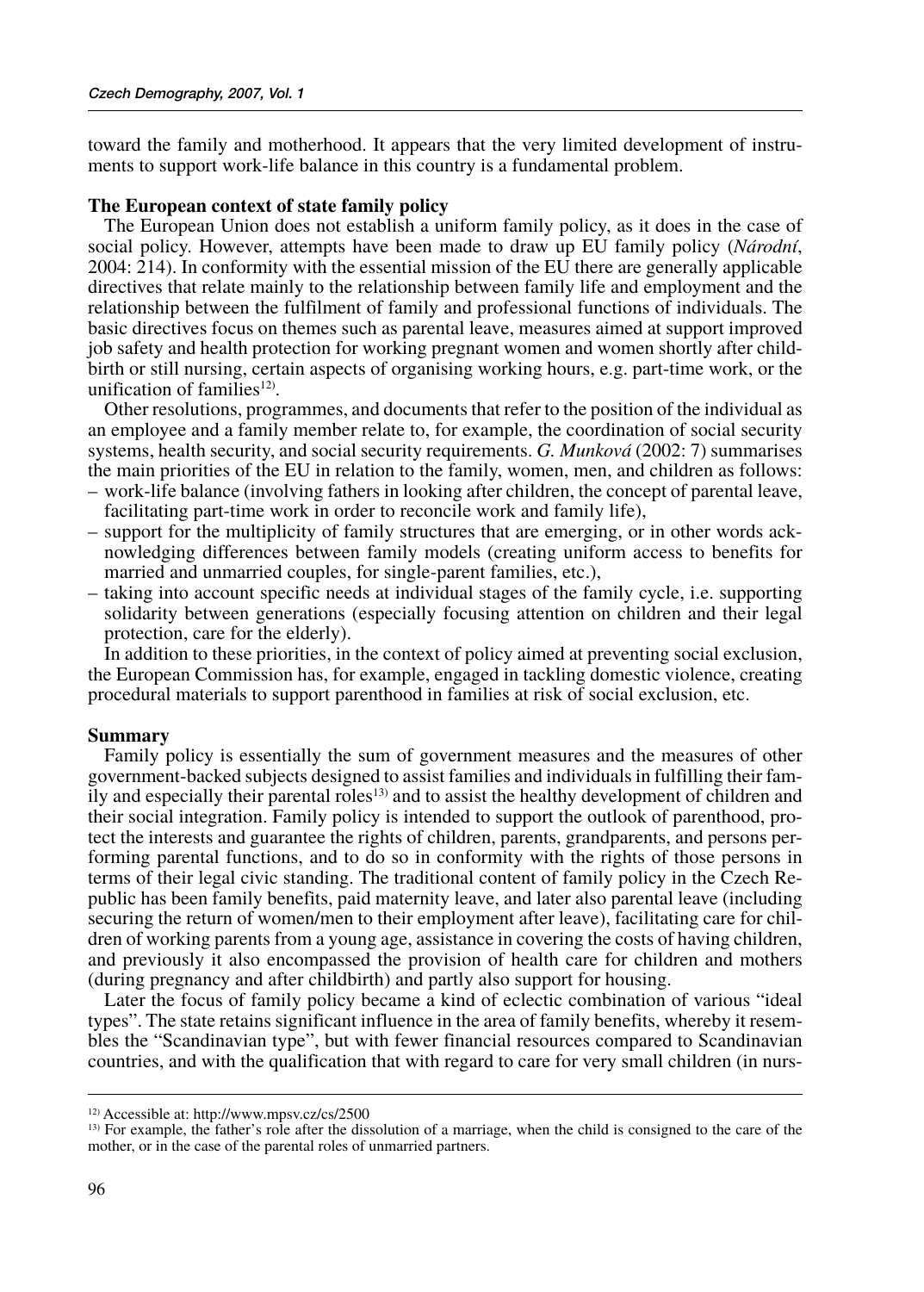eries) state support has been very limited. The increased responsibility families have assumed in the past decade thanks to the changes in values and norms in society, the reduction in the real amount of family benefits, and the targeting of family benefits at the most needy families is a scenario that bears features of the Anglo-American concept of family policy. While this concept requires the increased role of the market, it has only come to be managed recently with the greater involvement of the non-governmental sector (including efforts to make it a significant part of contemporary family policy). The extension of parental leave is itself a debatable form of "compensation" for the long-term high rate of women's employment (and corresponds more to the continental type), which has resulted in the need for numerous amendments to it. Nevertheless, its effect is still unclear. The length of leave corresponds to the wishes of many mothers, but its purpose from the perspective of supporting natality and the employment of mothers has been seriously questioned in some domestic and foreign studies (*DíAddio - DíErcole*, 2005; *Kucha¯ov· et al*., 2006).

One of the key issues of contemporary family policy is work-life balance, which is a necessity that has been evoked by the situation today where the requirements for success in the labour market come into conflict with people's ability to perform properly their roles as parents (cf., e.g., *Sirovátka*, 1999; *Sirovátka*, 2006; *Saxonberg – Sirovátka*, 2005). This is consistent with findings from international studies stating that countries with "above-average" fertility apply this policy in some form (and promote the model of "the two-income family"). This focus has proved more effective in the circumstances of the 21st century than policy oriented toward so-called familialism (the model of "general support for families"; cf., e.g., *Hoem*, 2005). *Sirovátka* proposes responsibly weighing the possibility of combining both models, which is the direction in which contemporary practices are headed, with an increasing "emphasis on combining the principles of individual choice and solidarity" (1999: 49). The author also points out that "while there is prevailing agreement that family policy supports the child-raising function of the family..., dispute reigns over the question of how much family policy influences reproductive behaviour". If we acknowledge  $\overline{\phantom{a}}$  and there are many arguments for doing so – that family policy has an influence on fertility, then we can go on to ask which measures are more effective and which less so. In this regard, approaches that emphasise family benefits are often questioned (e.g. *Poláková et al.*, 2003). *O. Poláková* herself considers the generous financial assistance to families in France to be one of the three main factors behind the country's high fertility, and France is a good example of the positive effect of measures directing at facilitating a work-life balance. *J. Kocourková* also notes that today "financial support for families is more a matter of social policy, while reconciling employment with the need to care for a family and the concept of the quality of men and women have moved to the centre of family policy" (*Kocourková*, 2002).

Family policy should be a kind of compromise between its explicit and its implicit interpretation in the sense that it requires formally and consensually defined goals, focuses, and basic principles, including the definition of the roles and competences of the main actors. But at the same time it should leave room for the activities of various other subjects, including the families themselves, which even amidst a "non-focus" on family policy can substantially assist in achieving these goals. Family policy should be comprised of informally, implicitly conceived policies that can provisionally be referred to as policies for children, policies for seniors, policies for parents, and policies for the socially vulnerable or those at risk of social exclusion, all under the umbrella of a policy aimed at the stable economic and social development of society. The idea arises in this sense of a kind of family mainstreaming<sup>14)</sup> as an expression of the understanding that the family, like old age (in relation to which "age mainstreaming" is promoted) or the equality of women and men (in the now established agenda of "gender"

<sup>&</sup>lt;sup>14)</sup> The European Parliament has been calling for the formulation of European "family-mainstreaming" since 1994.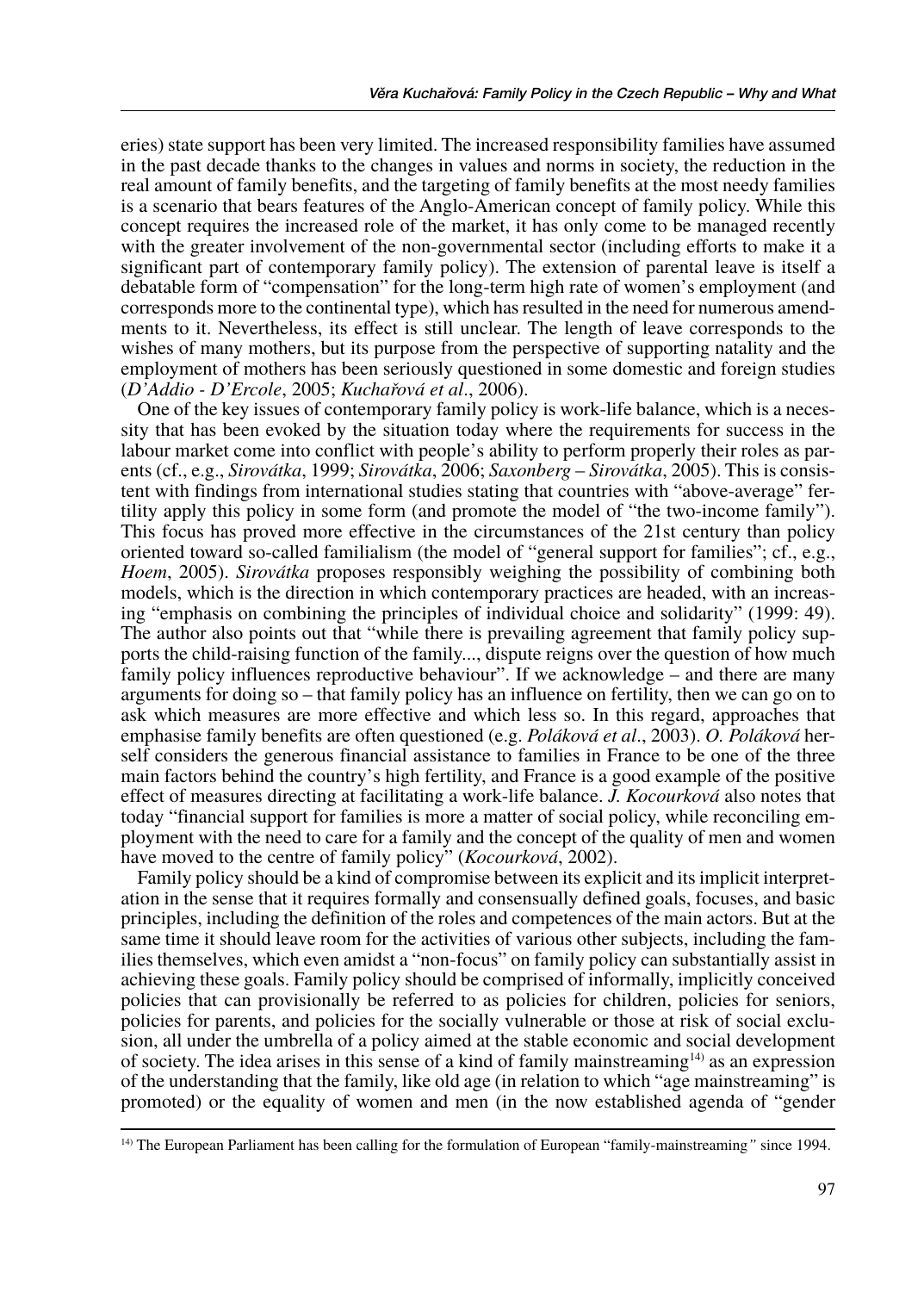mainstreaming") a complex phenomenon. It should be added that there could even be "frictional points", e.g. where support for prolonged economic activity in the interest of active old age comes up against the desirable possibilities of inner-family mutual assistance (grandparents caring for grandchildren). Similar "friction" points can be found even at a more general level, where, for example, at times one-sided interpretations of the rights of women and the rights of children can clash<sup>15)</sup>.

#### **References**

- 28th Session of the Conference of European Ministers of the Family: "Changes in Parenting: Children Today, Parents Tomorrow". Accessible at: http://www.coe.int/t/E/Com/Press/Source/Lisbon Final Communique.doc
- Aassve, A. Mazzuco, S. Mencarini, L. 2005. Childbearing and Well-being: A Comparative Analysis of European Welfare Regimes. Journal of European Social Policy, 15, 4, p. 283-299.
- D'Addio, A.C. D'Ercole, M.M. 2005. Trends and Determinants of Fertility Rates in OECD Countries: The Role of Policies. OECD Social, Employment and Migration Papers, 92 p.
- De Singly, F. 1999. Sociologie současné rodiny. (The Sociology of the Modern Family) Prague: Portál, 128 p.

Esping-Andersen, G. 2002. Why We Need a New Welfare State. Oxford: Oxford University Press.

- EUROSTAT. 2002. Income, Poverty and Social Exclusion: Second Report, European Social Statistics. Luxembourg, p. 76–92.
- Hamplová, D. Šalamounová, P. Šamanová, G. (eds.) 2006. Životní cyklus. Sociologické a demografické perspektivy. (The Life Cycle. Sociological and Demographic Perspectives) Prague: SOU AV ČR, 305 p.
- Hantrais, L. Letablier, M.T. 1995. The Family in Social Policy and Family Policy. Cross-National Research Paper. Loughborough University of Technology, 96 p.
- Hantrais, L. 2005. Policy Responses to Changing Patterns of Family Formation in Europe. Lecture at a conference of the British Society for Population Studies in April 2005.
- Hoem, J. M. 2005. Why Does Sweden Have Such High Fertility? Demographic Research, Vol. 13, article 22, p. 559– 572.
- Kamerman, S. B. 2003. Welfare States, Family Policies, and Early Childhood Education, Care, and Family Support. Consultation Meeting on Family Support Policy in Central and Eastern Europe, UNESCO, Council of Europe, Budapest, 3–5 September 2003.
- Kocourková, J. 2002. Má populační politika v České republice perspektivu? (Does Population Policy Have a Future in the Czech Republic) In Propopulační politika – ano či ne. CEP: Volume no. 21.
- Komplexní analýza sociálně ekonomické situace rodin v České republice a návrhy na prorodinná opatření. Závěrečná zpráva řešení projektu. (A Complex Analysis of the Socio-economic Situation of Families in the Czech Republic and Proposals for Pro-family Measures. Final Report of the Project) Prague: SoU AV ČR – STEM.
- Koncepce Ministerstva práce a sociálních věcí na období 2004–2006. 2003. (Concept of the Ministry of Labour and Social Affairs for 2004–2006) Prague: MPSV ČR.
- Národní koncepce rodinné politiky. (National Concept of Family Policy) 2005. Prague: MPSV ČR.
- Národní zpráva o rodině. (National Report on the Family) 2004. Prague: MPSV ČR.

- Krebs, V. et al. 2002. Sociální politika. (Social Policy) Prague: ASPI, 376 p.<br>Kuchařová, V. Tuček, M. 1999. Sociálně ekonomické souvislosti rodinného chování mladé generace v České republice. (The Socio-economic Context of Family Behaviour of the Young Generation in the Czech Republic) Prague: Národohospodářský ústav Josefa Hlávky, 89 p.
- Kuchařová, V. Ettlerová, S. Nešporová, O. Svobodová, K. 2006. Zaměstnání a péče o malé děti z perspektivy rodičů a zaměstnavatelů. (Employment and Care for Young Children from the Perspective of Parents and Employers) Prague: VÚPSV-Gender Studies.
- Loužek, M. 2002. Odolejme svádění socialistické propopulační politiky. In Propopulační politika ano či ne. (Let's Resist the Temptation of Socialist Pro-population Policy) CEP: Volume no. 21.
- Matějková, B. Paloncyová, J. 2003. Rodinná politika ve vybraných evropských zemích I. (Family Policy in Selected European Countries I) Prague: VÚPSV, 246 p.<br>Matějková, B. – Paloncyová, J. 2004, Rodinná politika ve vybraných evropských zemích II. (Family Policy in Selected
- European Countries I) Prague: VÚPSV, 79 p.
- Možný, I. 1990. Moderní rodina (mýty a skutečnost). (The Modern Family (Myths and Reality)) Prague: Blok, 182 p. Možný, I. 2002. Sociologie rodiny. (Sociology of the Family) Prague: SLON, 250 p.
- Možný, I. 2004. The Czech Family: Slouching towards the Open European Society of Late Modernity. In Mareš P., et al. Society, Reproduction and Contemporary Challenges. Brno: Barrister & Principal, p. 15–40.
- Munková, G. 2002. Rozbor konceptů rodinné politiky zkušenosti ze zahraničí. (An Analysis of the Concepts of Family Policy – Experience from Abroad) In Komplexní analýza sociálně ekonomické situace rodin v České republice a návrhy na prorodinná opatření. Prague: SoÚ AV ČR – STEM, p. 5–13.

<sup>&</sup>lt;sup>15)</sup> Here I have in mind, for example, the right of a child to parental care and the right of a woman to professional employment. Here, however, it is often not a matter of family-policy measures but is about a search for a rational and sensitive "compromise" in individual cases and in the general awareness.